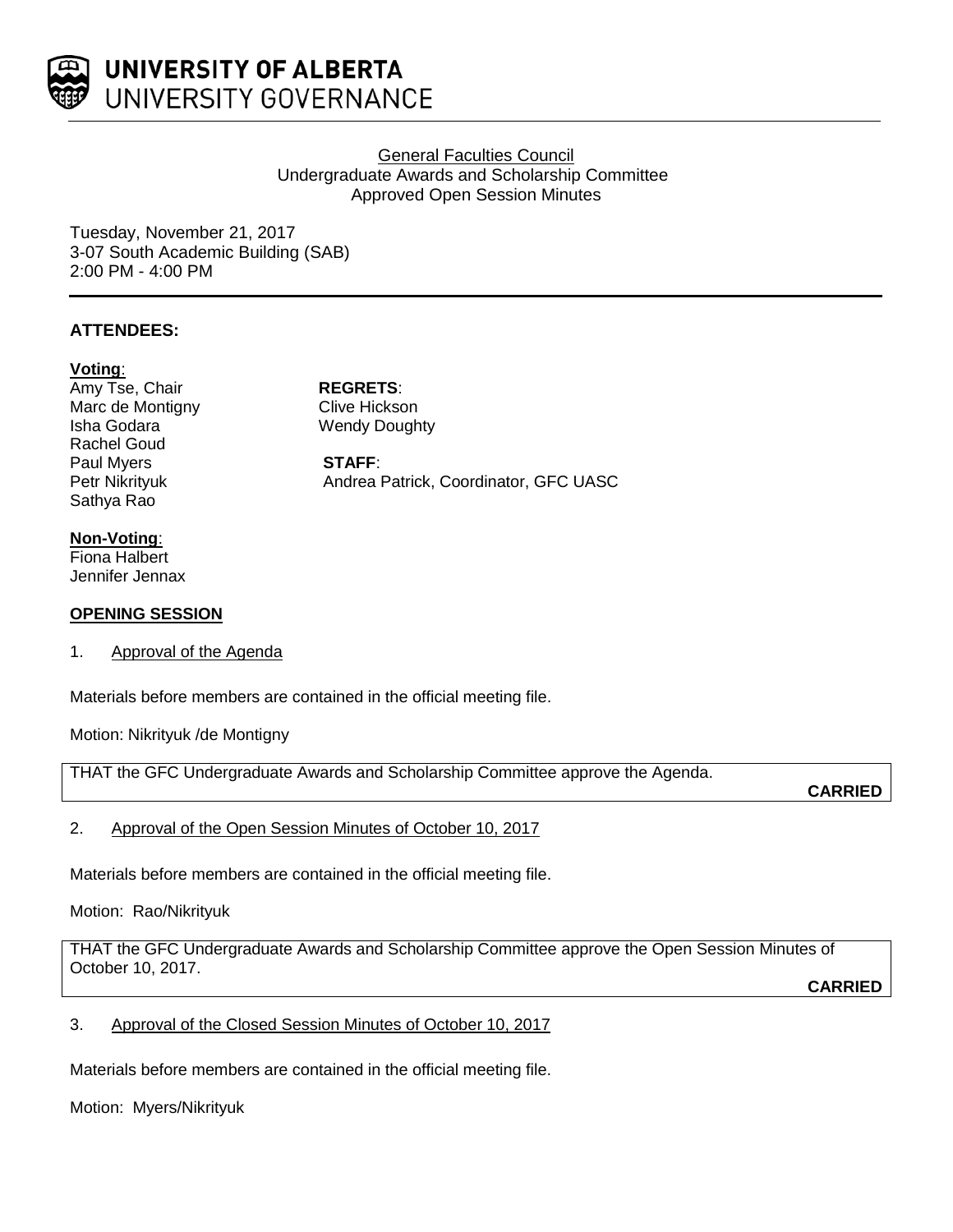THAT the GFC Undergraduate Awards and Scholarship Committee approve the Closed Session Minutes of October 10, 2017.

**CARRIED**

## 4. Comments from the Chair

The Chair invited members to provide an introduction and thanked members who had volunteered to sit on the entrance scholarship committee.

## **ACTION ITEMS**

5. New Annually Funded Undergraduate Awards for Approval

Materials before members are contained in the official meeting file.

*Presenter(s)*: Fiona Halbert, Assistant Registrar, Student Financial Support

*Purpose of the Proposal*: To approve new annually funded undergraduate awards, scholarships and bursaries.

## *Discussion*:

Members suggested various editorial amendments to the items and enquired about the eligibility requirements surrounding community involvement as well as whether Dental Hygiene was a program or specialization.

## Motion: Nikrityuk/Goud

THAT the GFC Undergraduate Awards and Scholarship Committee approve, under delegated authority from General Faculties Council, new Undergraduate Awards, as submitted by Student Financial Support and as set forth in Attachment 1, as amended, to be effective immediately.

**CARRIED**

## 6. New Endowed Undergraduate Award for Approval

Materials before members are contained in the official meeting file.

*Presenter(s)*: Fiona Halbert, Assistant Registrar, Student Financial Support

*Purpose of the Proposal*: To approve a new endowed award.

*Discussion*:

Members discussed spelling out acronyms within items and whether similar items could be combined.

## Motion: Myers/Rao

THAT the GFC Undergraduate Awards and Scholarship Committee approve, under delegated authority from General Faculties Council, a new Undergraduate Award, as submitted by Student Financial Support and as set forth in Attachment 1, to be effective immediately.

**CARRIED**

7. Amendments to Existing Undergraduate Awards and Bursaries for Approval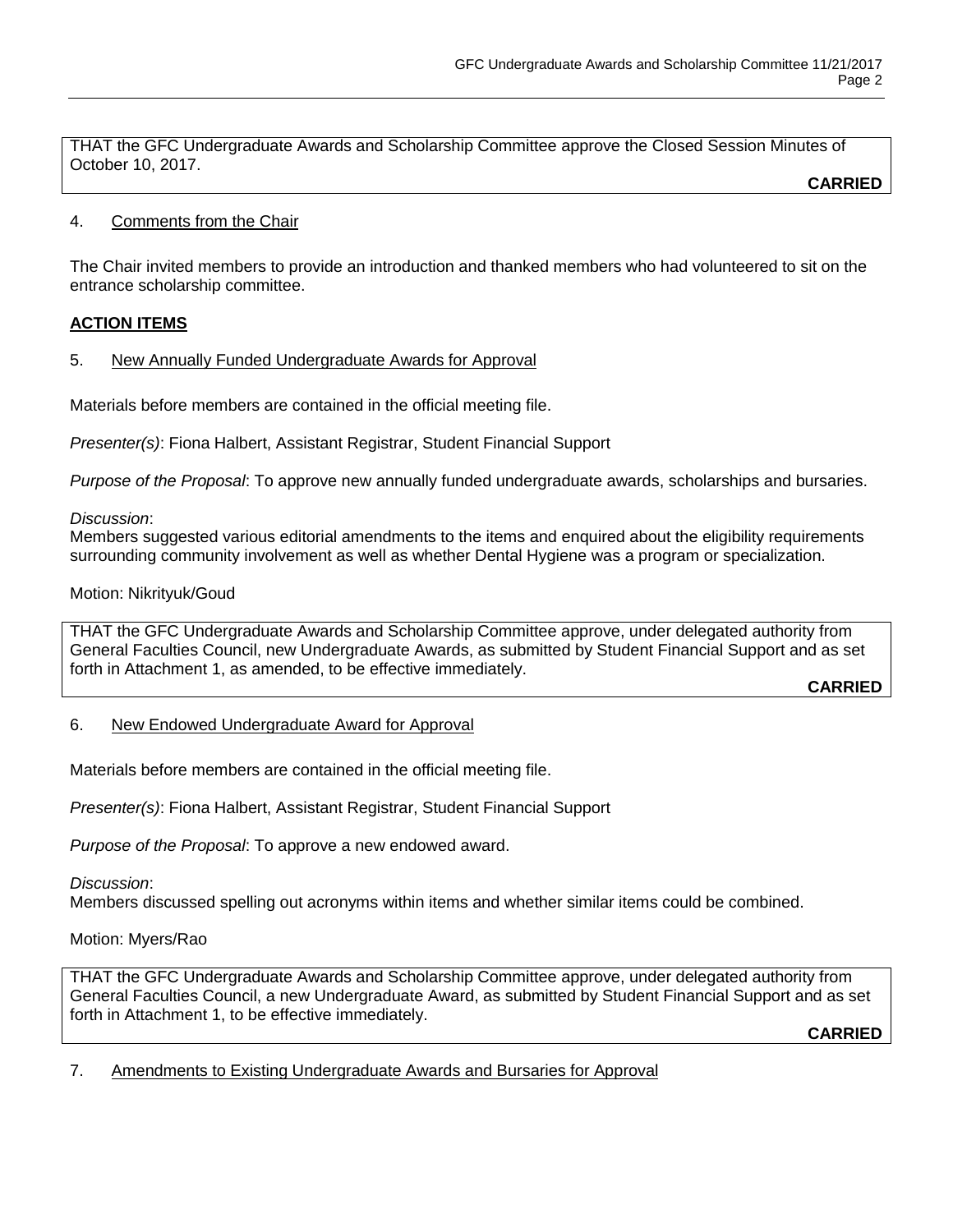Materials before members are contained in the official meeting file.

*Presenter(s)*: Fiona Halbert, Assistant Registrar, Student Financial Support

*Purpose of the Proposal*: To approve amendments to existing awards.

#### *Discussion*:

During the discussion, members enquired about eligibility requirements such as maturity and volunteerism.

#### Motion: Rao/Goud

THAT the GFC Undergraduate Awards and Scholarship Committee approve, under delegated authority from General Faculties Council, new Undergraduate Awards and Bursaries, as submitted by Student Financial Support and as set forth in Attachment 1, as amended, to be effective immediately.

**CARRIED**

#### **DISCUSSION ITEMS**

8. GFC UASC Orientation: Final Overview

There were no documents.

*Presenter(s)*: Fiona Halbert, Assistant Registrar, Student Financial Support

*Purpose of the Proposal*: For information/discussion.

*Discussion*:

Ms Halbert provided members with a presentation surrounding the workflow of Student Financial Support and the Office of Advancement, and also provided a summary of post-meeting processes for both new and amended awards.

During the ensuing discussion, members sought clarification about Faculty-based items; whether similar awards could be amalgamated; how and when money is awarded; and how these details relate to the committee mandate.

9. Question Period

There were no questions.

#### **INFORMATION REPORTS**

10. Items Approved by the GFC Undergraduate Awards and Scholarship Committee by E-mail Ballots (nondebatable)

There were no items.

11. Information Items Forwarded to Committee Members Between Meetings

There were no items.